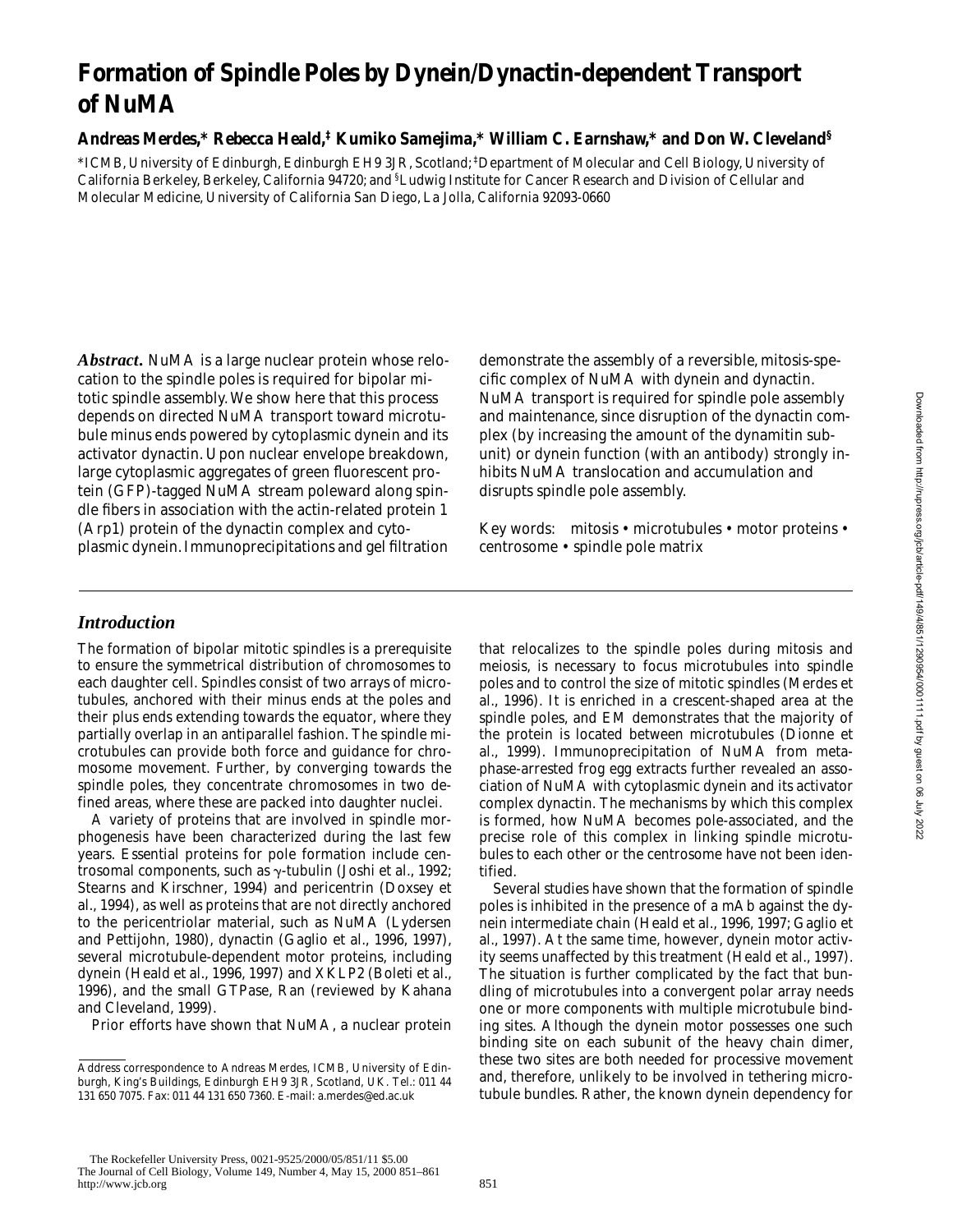tethering spindle microtubules into poles must involve proteins with additional microtubule binding sites. Candidates for these include dynactin (Waterman-Storer et al., 1995) and NuMA (Merdes et al., 1996), both of which have been shown to bind to microtubules themselves.

From this background, we now use a combination of green fluorescent protein (GFP)<sup>1</sup>-tagging of NuMA in vivo, immunoprecipitation and gel filtration, and antibody disruption to identify the mechanism of formation of focused spindle poles.

## *Materials and Methods*

#### *Transfection Experiments and Microscopy*

For the expression of GFP-tagged NuMA in tissue culture cells, a construct was assembled that contained full-length human NuMA (Compton et al., 1992). NuMA was modified at its 5' end by PCR using a primer (GCAGGCGGCCGCATGACACTCCAC) that encoded a Not1 restriction site followed by the start codon. This site was used to join NuMA in frame to the 3' end of GFP that was in turn modified by adding a Not1containing hinge region of 42 bp (CCAGGAGCCGGCGCAGGT-GCTGGAGCAGGTGCAGGCGGCCGC), eliminating the stop codon of GFP. The construct was inserted into the expression vector pcDNA3 (Invitrogen) using EcoR1 and Xba1 restriction sites. HeLa cells were grown on glass coverslips in DME containing 10% FBS (GIBCO BRL). Transient transfection experiments of GFP-NuMA were carried out using calcium phosphate precipitation, as described in Sambrook et al. (1989). The transfection efficiency was tested by immunoblotting, using the mAb 1F1 against human NuMA (Compton et al., 1991), and by counting GFPpositive cells under the fluorescence microscope. To assess the degree of GFP-NuMA overexpression in individual cells, immunofluorescence staining with the 1F1 antibody, recognizing both GFP-NuMA and endogenous NuMA, and a secondary Texas red-coupled anti-mouse antibody was performed. The intensity of the Texas red fluorescence in interphase nuclei of 23 randomly selected GFP-NuMA–expressing cells and 30 control cells was quantified from confocal microscope sections as pixel intensity per nuclear section area, after subtraction of the background fluorescence calculated from five different representative areas.

For time-lapse observations of GFP-NuMA, coverslips containing cells were mounted in growth medium onto microscope slides using a vaselinecoated rubber O-ring as spacer. Recordings of 0.5-s exposure time were made at 19°C in 2-min intervals using a Photometrics Sensys cooled CCD camera, containing a KAF1400-G2 chip. The camera was mounted on a Zeiss Axioskop, using a Plan-Apochromat  $63\times/1.40$  lens, and a filterwheel/shutter device (American Precision 23D-6102A, control box LEP/ LUDL), controlled by Quips Imaging Software (Vysis) on a PowerMacintosh 8600/200 computer (Apple). Alternatively, recordings at 37°C were made with the same equipment, and a temperature-controlled fan heater mounted next to the microscope stage.

#### *Spindle Formation Assays and Immunofluorescence*

For the formation of spindles in vitro, *Xenopus laevis* egg extract and *Xenopus* sperm were prepared and centrifuged onto glass coverslips as described in Merdes et al. (1996). Direct formation of spindles from frog sperm in cytostatic factor (CSF)-arrested extract was monitored for  $\sim$ 1 h. Dynein inhibition experiments were carried out by adding monoclonal dynein intermediate chain antibody 70.1 (Sigma Chemical Co.) dialyzed against PBS to the extract at the beginning of the incubation with frog sperm, at a final concentration of 0.1 mg/ml immunoglobulin. Dynactin was inhibited by the addition of dynamitin at a final concentration of 0.75 mg/ml. For this experiment, a dynamitin clone was obtained by PCR from a HeLa cDNA library (provided by S. Kandels-Lewis, University of Edinburgh, Scotland) using primers ATGGCGGACCCTAAATACGCC and TCTCACTTTCCCAGCTTCTTC. Sequencing revealed that a dynamitin isoform was cloned that lacked amino acids 36-40, but was otherwise identical to the previously published human dynamitin sequence (Echeverri et

al., 1996). The dynamitin PCR product was cloned in the vector pCR-TM2.1, excised using EcoR1, and cloned into the bacterial expression vector pRSET A (both from Invitrogen). Bacterial fusion protein was isolated using 8M urea and dialyzed against PBS before the assay. NuMA was inhibited by adding antibodies against the distal *Xenopus* NuMA tail (Merdes et al., 1996) to preformed spindles for 10 min. Control spindles were assembled while adding equivalent volumes (up to 20% of the extract volume) of PBS.

HeLa cells were fixed for 10 min in methanol at  $-20^{\circ}$ C. After rehydration and rinsing in PBS, cells were labeled with antibodies against human NuMA (clone 1F1, see Compton et al., 1991), *Xenopus* NuMA/distal tail domain (Merdes et al., 1996), actin-related protein 1 (Arp1)a/A27 (Clark and Meyer, 1999), dynein heavy chain (Heald et al., 1997), Eg5 (Sawin et al., 1992), a-tubulin, clone DM1A (Sigma Chemical Co.). Secondary antibodies, coupled to FITC or Texas red, were from Vector. Chromosomes were stained using 4',6'-diamidino-2-phenylindole (DAPI; Sigma Chemical Co.), and coverslips were embedded in Vectashield (Vector). For conventional fluorescence microscopy, equipment was used as described above. For confocal microscopy, a Leica DM IRBE microscope with a PL APO  $100 \times /1.4$  lens was used; the device was equipped with argon, krypton, and UV lasers for excitation (at 488, 568, and 360 nm, respectively), and a Leica TCS SP multi band spectrophotometer for detection, controlled by Leica TCS NT software. Default settings for FITC, Texas red and DAPI were used.

The dependence of NuMA transport on intact microtubules was studied in GFP-NuMA–expressing and control cells. GFP-NuMA aggregates were visualized in living cells as described above. Cells were then exposed to nocodazole at 10  $\mu$ g/ml in culture medium for 1 h. Subsequently, cells were either incubated with fresh culture medium for 45 min to remove the nocodazole or fixed directly, and stained for tubulin immunofluorescence. Cells were relocated on the microscope using the stage coordinates, as well as reference pictures taken with phase-contrast microscopy.

### *Immunoprecipitation of NuMA from Frog Egg Extracts*

For the immunoprecipitation of NuMA, affinity beads were prepared by coupling periodate-treated goat anti–rabbit antibody (Jackson ImmunoResearch Laboratories) to Affi-Prep-Hz hydrazide support (BioRad), according to the manufacturer's instructions. These beads were then coated with antibody against the *Xenopus* NuMA distal tail region, and NuMA was removed from extracts as described (Merdes et al., 1996). After immunoprecipitation, beads were washed five times with 60 mM KCl, 15 mM NaCl, 15 mM Tris/HCl, pH 7.4, once with buffer containing 0.2% Triton X-100, and finally boiled for 5 min in gel loading buffer, containing SDS and mercaptoethanol. Coimmunoprecipitation of other proteins was tested by gel electrophoresis and immunoblotting, using antibodies against dynein heavy chain, dynein intermediate chain, Arp1, and Eg5 as described above, as well as antikatanin/p60 subunit (Hartman et al., 1998), and antidynactin p150/glued, mAb 150B (Quintyne et al., 1999). Inhibition of dynein or dynactin coprecipitation was performed using mAb 70.1 or dynamitin, as described above. Experiments in interphase frog egg extract were carried out by converting metaphase arrested egg extract by addition of 2 mM calcium chloride and incubation at room temperature for 45 min. The cell cycle state of the extract was monitored by testing  $1-\mu l$  aliquots for histone H1 kinase activity exactly as described by Murray (1991). Subsequent NuMA immunoprecipitation was performed within 20 min, and aliquots of the immunoprecipitation supernatants of both interphase and metaphase extracts were tested again for kinase activity, to verify that these extracts had not proceeded in the cell cycle.

# *Gel Filtration Chromatography*

A gel filtration column of 80-cm length was prepared using 200 ml Sepharose 4B (Sigma Chemical Co.) in 60 mM KCl, 15 mM NaCl, 15 mM Tris/HCl, pH 7.4, 1 mM  $\beta$ -mercaptoethanol, and 0.1 mM PMSF. The flow rate was 0.14 ml/min. The column was calibrated using blue dextran (2,000 kD), thyroglobulin (669 kD), ferritin (440 kD), catalase (232 kD), and aldolase (158 kD) as markers. CSF-arrested frog egg extract was cleared by centrifugation at 18,000  $g$  for 15 min. 100  $\mu$ l of extract was loaded onto the column. Fractions of 4-ml size were precipitated with 10% trichloroacetic acid, washed with acetone, and analyzed by gel electrophoresis and immunoblotting. The migration position of tubulin dimers (110 kD) was determined by immunoblotting and used as an internal size standard. A different gel filtration column of 45-cm length was prepared with 30 ml Sephacryl S-400 (Sigma Chemical Co.) in the same buffer as above. 50  $\mu$ l

<sup>1</sup> *Abbreviations used in this paper:* Arp1, actin-related protein 1; CSF, cytostatic factor; DAPI, 4',6'-diamidino-2-phenylindole; GFP, green fluorescent protein.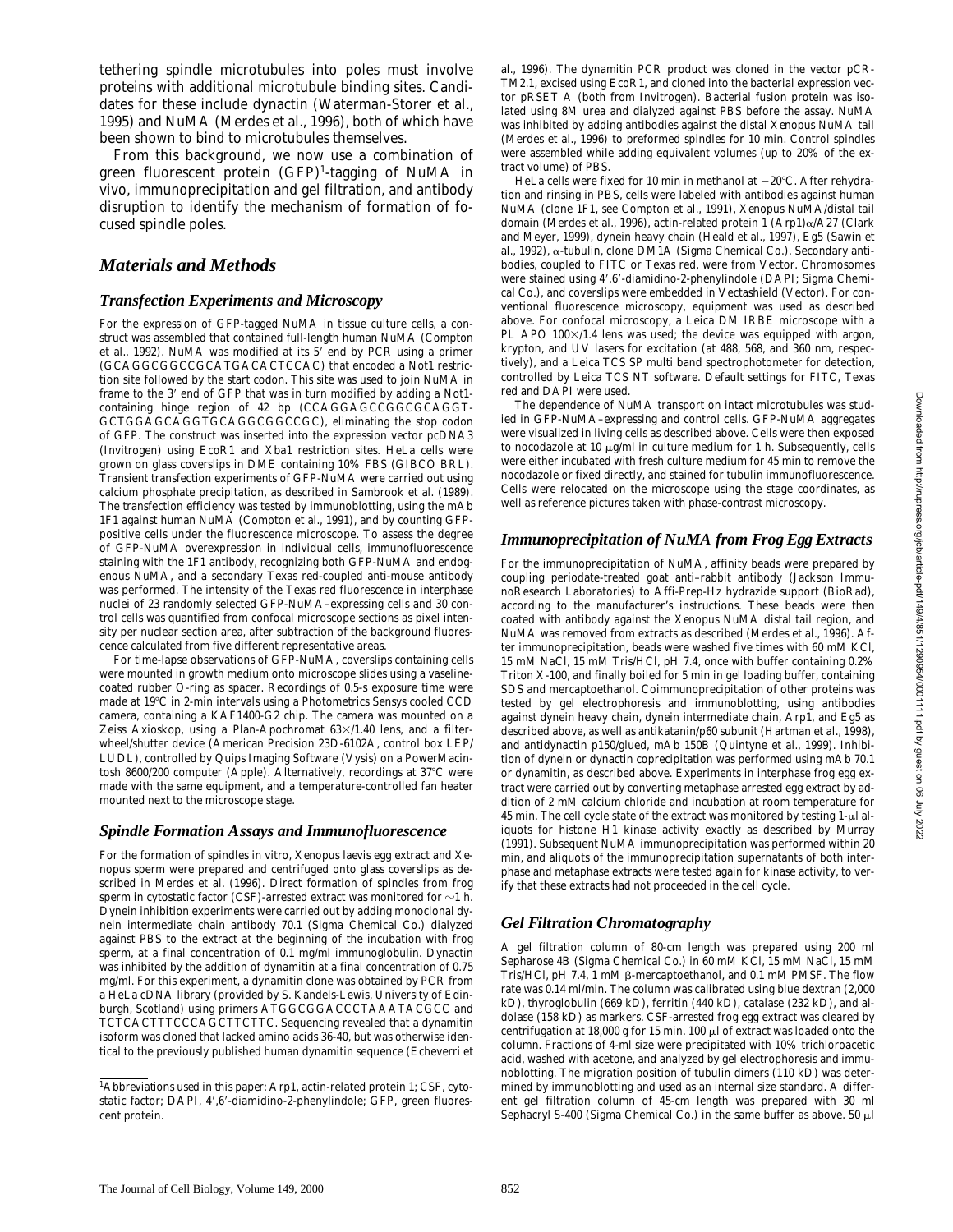of extract was loaded, and fractions of 1-ml size were collected and treated as above.

#### *Microtubule Seed Transport Assay*

Spindles were assembled around DNA-coated magnetic beads in control and NuMA-depleted frog egg extracts, cycled from interphase into mitosis (Heald et al., 1996, 1997). NuMA depletion was performed as described (Merdes et al., 1996). Rhodamine-labeled seeds were prepared and video microscopy was performed as described (Heald et al., 1996, 1997).

# *Results*

#### *NuMA Colocalizes with Dynactin after Nuclear Envelope Breakdown*

To determine how NuMA is transported after nuclear envelope disassembly, NuMA location was identified in cells just transitioning from prophase to prometaphase. As described previously (Compton et al., 1992; Yang et al., 1992), NuMA was found almost homogeneously distributed in the nucleoplasm during interphase (not shown). However, during prophase, while chromosome condensation took place, the localization of NuMA was restricted to the interchromatin space. Fig. 1 A shows a typical conventional immunofluorescence picture of a late prophase, in which NuMA was found in those areas of the nucleus that were not occupied by the condensed chromosomes (for comparison, see also Compton et al., 1992; Yang et al., 1992). At this stage, the actin-related protein Arp1, a subunit of the motor–cargo-mediating complex dynactin, decorated the duplicated centrosomes and astral microtubules radiating from them (Fig. 1 B). With the transition to prometaphase (identified by the absence of the round contour of the nuclear envelope), small aggregates of NuMA were grouped in radial arrays colocalizing with astral Arp1 (Fig. 1, C and D).

In many prometaphase cells, besides the material that had already accumulated at the poles, larger aggregates of NuMA (Fig. 1 E) in association with Arp1 (Fig. 1 F) were found approximately in the midzone of the spindle. The occurrence of nonpolar NuMA-containing aggregates was found in cells from various species, including HeLa cells, *Xenopus* A6 cells (Fig. 1, I and J) and chicken DU249 cells (not shown). The staining of these aggregates was detected with three different antibodies: mAb 1F1 against human

*Figure 1.* NuMA, dynactin, and dynein are present in aggregates in early prometaphase spindles. A–H and K–R, HeLa cells (A and B) in prophase. C–H and K–R, HeLa cells in early stages of prometaphase. I and J, A *Xenopus* A6 cell in early prometaphase. A, C, E, J, K, M, O, and Q, Endogenous NuMA (red) is detected by immunofluorescence or (H) transfected GFP-NuMA is shown. In B, D, and F, the dynactin subunit Arp1 is stained. L, N, and P, Cytoplasmic dynein heavy chain is shown. M and N, and O and P, are pairs of confocal sections, at the level of the spindle poles and at the bottom of the cell, respectively. G and I, Depict tubulin immunofluorescence. R, Displays the localization of the kinesin-related motor, Eg5. Chromosomes are stained with DAPI and displayed in blue in these panels. Arrows in F and P indicate kinetochore staining of Arp1 and dynein, respectively, whereas arrowheads in E, F, J, K, L, O, P, Q, and R mark the positions of NuMA aggregates outside the poles. Bar,  $20 \mu m$ .

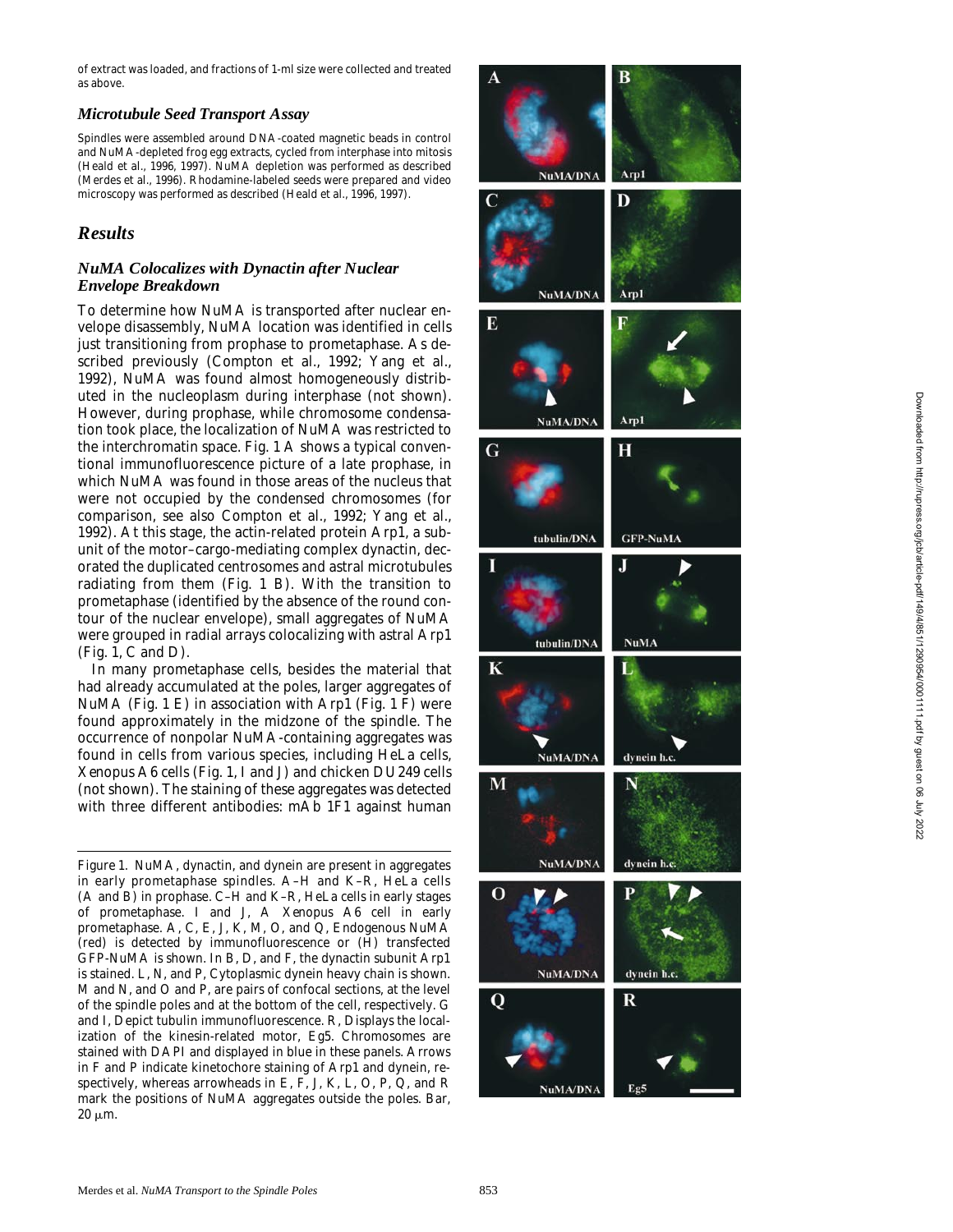NuMA (Compton et al., 1991), polyclonal anti-*Xenopus* NuMA tail (Merdes et al., 1996), and a newly generated mAb against chicken NuMA (Merdes, A., unpublished observation). The shape and size of these aggregates varied from cell to cell, but nonpolar NuMA aggregates were found in 64% of prometaphases  $(n = 244)$  of HeLa cell cultures. It appeared that these aggregates were mainly found in early stages of prometaphase, but were absent after a bipolar spindle apparatus had fully formed, and after the majority of the chromosomes had been bi-oriented. Many NuMA aggregates were found in focal planes different from the spindle poles, which may explain why they have not been documented in previous reports. As shown in Fig. 1, G and H, this aggregated NuMA frequently stretched along spindle fibers towards the spindle poles, suggesting that NuMA was under a microtubule-dependent pulling force.

Because the kinesin-related microtubule motor Eg5 has been shown to participate in spindle pole organization (Gaglio et al., 1996) and because Eg5 was also reported to bind to the dynactin complex (Blangy et al., 1997), we wanted to test for potential localization of Eg5 on NuMA aggregates. Although Eg5 was enriched at developing spindle poles in prometaphase cells, it was not enriched on the NuMA aggregates outside the pole regions (Fig. 1, Q and R). Cytoplasmic dynein, on the other hand, partially colocalized in prometaphase cells with NuMA aggregates (Fig. 1, K and L, arrowhead). This colocalization was confirmed using the three-dimensional resolution of a confocal microscope, equipped with a spectrophotometer for detection to exclude bleed-through of NuMA fluorescence onto the dynein signal (Fig. 1, M–P). In addition to dynein associated with NuMA, the bulk of dynein was found more diffusely within the cytoplasm (Fig. 1, L, N, and P) or at kinetochores (Fig. 1 P, arrow), as also seen for the dynactin subunit, Arp1 (Fig. 1 F). This suggests that only a proportion of the pool of dynein and dynactin attaches to NuMA aggregates, to pull these towards the poles.

#### *Poleward Transport of GFP-tagged NuMA in Living Cells*

To test the idea of dynein/dynactin-dependent NuMA transport to the spindle poles in living HeLa cells, we expressed full-length NuMA tagged at its extreme NH<sub>2</sub> terminus with GFP. This GFP-NuMA showed a cell cycledependent relocalization from the interphase nucleus to the spindle poles that was indistinguishable from endogenous NuMA (Fig. 2, A–D). Cells expressing GFP-NuMA were observed at all stages of the cycle with no apparent consequences arising from accumulation of the chimeric NuMA. To determine the levels of GFP-NuMA overexpression, we performed immunoblotting of transiently transfected HeLa cell cultures using an antibody that recognizes both GFP-NuMA and endogenous NuMA. Besides the 240-kD band of endogenous human NuMA, the transfected cells revealed an additional band representing GFP-tagged NuMA (Fig. 2 E, right lane). By fluorescence microscopy we counted that  $\sim$ 12% of the cells (252 in 2,035) were overexpressing GFP-NuMA in a typical experiment. The level of overexpression in individual cells, as measured by quantitative immunofluorescence microscopy (see Materials and Methods), ranged from 1.2- to 3.8 fold, with an average level of 2.2-fold of the endogenous NuMA level ( $n = 23$  for GFP-NuMA expressors,  $n = 30$ for controls). GFP-tagged NuMA accumulated in nonpolar aggregates during early stages of prometaphase (Fig. 2 F) in the same way as endogenous NuMA stained with antibodies (Fig. 1). In combination, these observations ruled out the possibility of an artifact due to overexpression, or vice versa, a staining artifact of our antibodies.

Time-lapse recordings of GFP-NuMA revealed that the midzone aggregates were stretched towards both spindle poles (Fig. 2 F, 5–13 min) and then moved towards the poles along tracks of spindle fibers (Fig. 2 F, 13–37 min). Whereas some of the initial movements seemed to occur along few defined tracks (between 13 and 21 min), later stages showed NuMA transport across the entire half spindles (for example, see diffuse GFP-NuMA signal in the upper half spindle at 37 min in Fig. 2 F). This might simply reflect the fact that the density of spindle microtubules is lower early in prometaphase (Roos, 1973). Between 37 and 63 min, nearly all GFP-NuMA had accumulated at the spindle poles. Small cytoplasmic aggregates of GFP-NuMA were also visible in some fields (Fig. 2 G, arrow), being pulled towards the spindle poles at an average speed of 1  $\mu$ m/min ( $\pm$  0.3, *n* = 3) when these experiments were carried out at  $19^{\circ}$ C. When the microscopy was performed at 37°C instead, movements ranging from 1.7–4.5  $\mu$ m/min were measured, yielding an average speed of 2.6  $\mu$ m/min  $(\pm 1.0, n = 8)$ . These transport velocities are in good agreement with rates for dynein-dependent movement of microtubule seeds measured in spindles, which yielded a median speed of  $\sim$ 2.5  $\mu$ m/min, with several very rapid movements producing an average of  $6 \mu m/min$  (Heald et al., 1997).

To examine the dependence of poleward NuMA transport on the integrity of spindle microtubules, we subjected prometaphase cells to treatment with nocodazole (Fig. 2 H). After incubation with nocodazole, all microtubules had been dissolved (Fig. 2 H, right). At the same time, all pole-accumulated NuMA, as well as nonpolar NuMA aggregates that were visible initially in the untreated cell (Fig. 2 H, left) were completely solubilized (Fig. 2 H, middle). When nocodazole-treated cells were allowed to recover in fresh culture medium, the spindle apparatus reformed (Fig. 2 I, left), and NuMA accumulated at the poles again (Fig. 2 I, right). Besides, new aggregates of NuMA formed in the cytoplasm and along the spindle apparatus (Fig. 2 I, right).

### *NuMA Associates with Dynactin and Dynein in a Low-affinity Complex*

Our data on minus end-directed GFP-NuMA transport suggest that cytoplasmic dynein is the driving force for NuMA accumulation at the poles, in agreement with our previous findings showing that a complex of dynein, dynactin, and NuMA can be immunoprecipitated from metaphasearrested frog egg extracts (Merdes et al., 1996). To examine further the composition and properties of this complex, immunoblots of anti-NuMA immunoprecipitates from metaphase egg extracts were examined with the repertoire of available antibodies that react with frog dynein/dynactin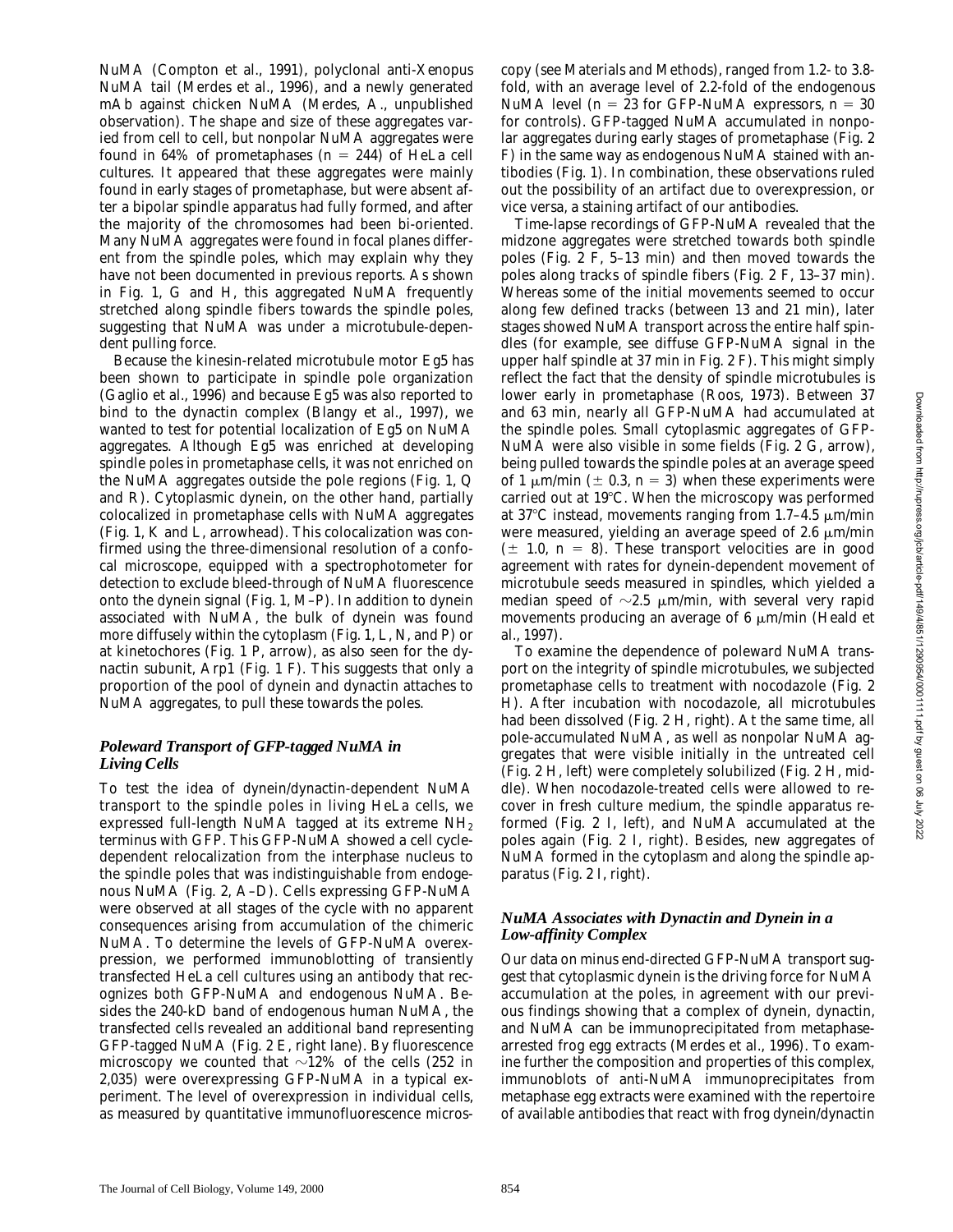

Downloaded from http://rupress.org/jcb/article-pdf/149/4/851/1290954/0001111.pdf by guest on 06 July 2022

Downloaded from http://rupress.org/jcb/article-pdf/149/4/851/1290954/0001111.pdf by guest on 06 July 2022

*Figure 2.* GFP-NuMA is transported towards the poles

components. This revealed that dynein heavy and intermediate chains, as well as dynactin p150 and the actin-related protein Arp1, were complexed with NuMA (Fig. 3 A). The pole-enriched microtubule-severing factor, katanin (Mc-Nally et al., 1996), or the kinesin-related motor, Eg5, did not coimmunoprecipitate with NuMA (Fig. 3 A), underlining the specificity of these coimmunoprecipitation results. Further, the association of NuMA with dynein and dynactin is cell cycle dependent: when NuMA was immunoprecipitated from frog egg extracts released from metaphase arrest, the level of both coimmunoprecipitated dynactin and dynein was significantly reduced (Fig. 3 B).

To dissect the associations within this complex, the effects of inhibitors disrupting dynein and dynactin were examined. Coprecipitation was significantly reduced by each of two different inhibitors. First, the 50-kD dynactin subunit dynamitin, a well characterized inhibitor known to disrupt the integrity of the dynactin complex (Echeverri et al., 1996; Quintyne et al., 1999), abolished coimmunoprecipitation of dynactin subunits with NuMA. Further, probably as a consequence of dynactin disassembly, this also inhibited coprecipitation of dynein. Thus, dynein binding to NuMA apparently requires an intact dynactin complex as adaptor. Second, coimmunoprecipitation of both dynein

Merdes et al. *NuMA Transport to the Spindle Poles* 855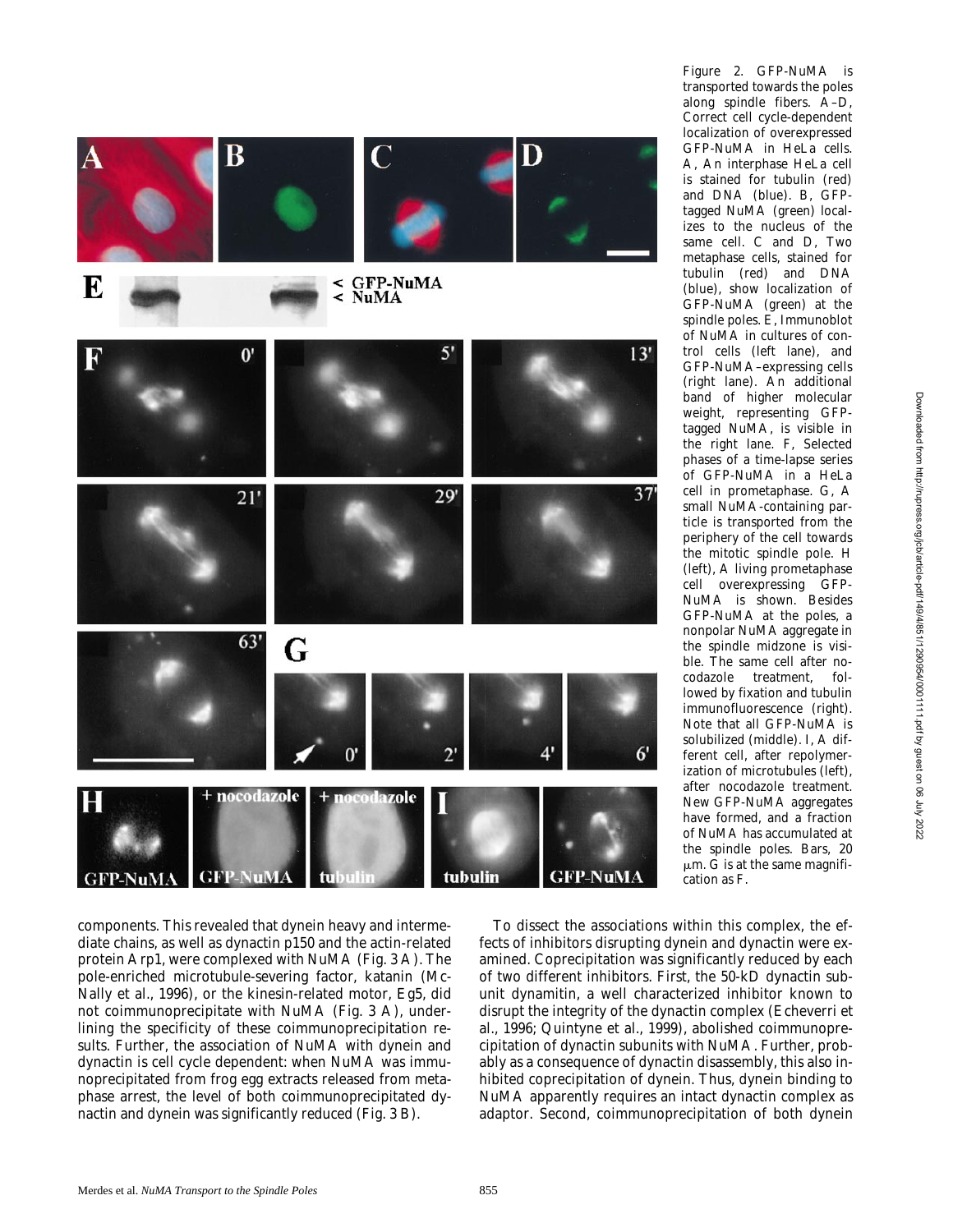

*Figure 3.* A complex of NuMA, dynactin, and dynein is present in metaphase egg extracts. A, Immunoprecipitation experiments using a rabbit antibody against a COOH-terminal region of the *Xenopus* NuMA tail, or a control preimmune serum. Regular precipitations are shown in the first two columns, the following columns show experiments to which inhibiting amounts of dynamitin or antidynein intermediate chain mAb 70.1 were added. The last column displays immunoblots of 1  $\mu$ l amounts of *Xenopus* egg extract. In the different rows, immunoblots are shown of *Xenopus* NuMA, cytoplasmic dynein heavy chain, dynactin p150/glued, cytoplasmic dynein intermediate chain, dynactin Arp1 $\alpha$ , katanin p60, and Eg5. Dark bands appearing at the top of the Arp1 immunoblot and at the bottom of the katanin immunoblot represent staining of the precipitating rabbit IgG at  $\sim 50$  kD by <sup>125</sup>I-protein A. B, The coimmunoprecipitation of dynactin and dynein is mitosis-specific. Immunoblots of NuMA precipitations and frog egg extract aliquots were probed with antibodies against NuMA, dynactin p150/glued, and dynein intermediate<br>chain. Metaphase-arrested Metaphase-arrested extract and interphase extract were used for immunoprecipitations. Bottom, Autoradiography of phosphorylated histone H1 in mitotic (m.) and interphase (i.) extracts. Aliquots before and after completion of the immuno-

precipitation were tested. C, Fractions of frog egg extract after a Sepharose 4B gel filtration column, tested by immunoblotting for NuMA, dynactin p150/glued, and dynein intermediate chain. Aliquots of extract before column chromatography are shown on the left. Molecular weight positions calculated from the calibration standards are indicated on the top. D, Column fractions from a Sephacryl S-400 gel filtration column of shorter size and shorter running time, immunoblotted for NuMA, dynactin p150/glued, and dynein intermediate chain.

and dynactin components was strongly inhibited by mAb 70.1 against dynein intermediate chain. As discussed by Gaglio et al. (1997), this antibody does not only affect the function of dynein itself in HeLa cell extracts. It does, however, apparently solubilize dynactin subunits from larger microtubule aster assemblies, thereby implicating a cooperative interaction between the dynein intermediate chain and its dynactin binding partner, p150/glued, as essential to the stabilization of a larger microtubule-binding

complex that is disrupted by the mAb (Gaglio et al., 1997). Release of dynactin from NuMA by mAb 70.1 (Fig. 3 A) thus indicates that NuMA must also be a part of this larger complex.

To determine the size and stability properties of the cytoplasmic dynein and dynactin associated with NuMA, mitotic frog egg extracts were fractionated over a Sepharose 4B gel filtration column. This revealed a small amount of both dynactin p150 and NuMA coeluting with the size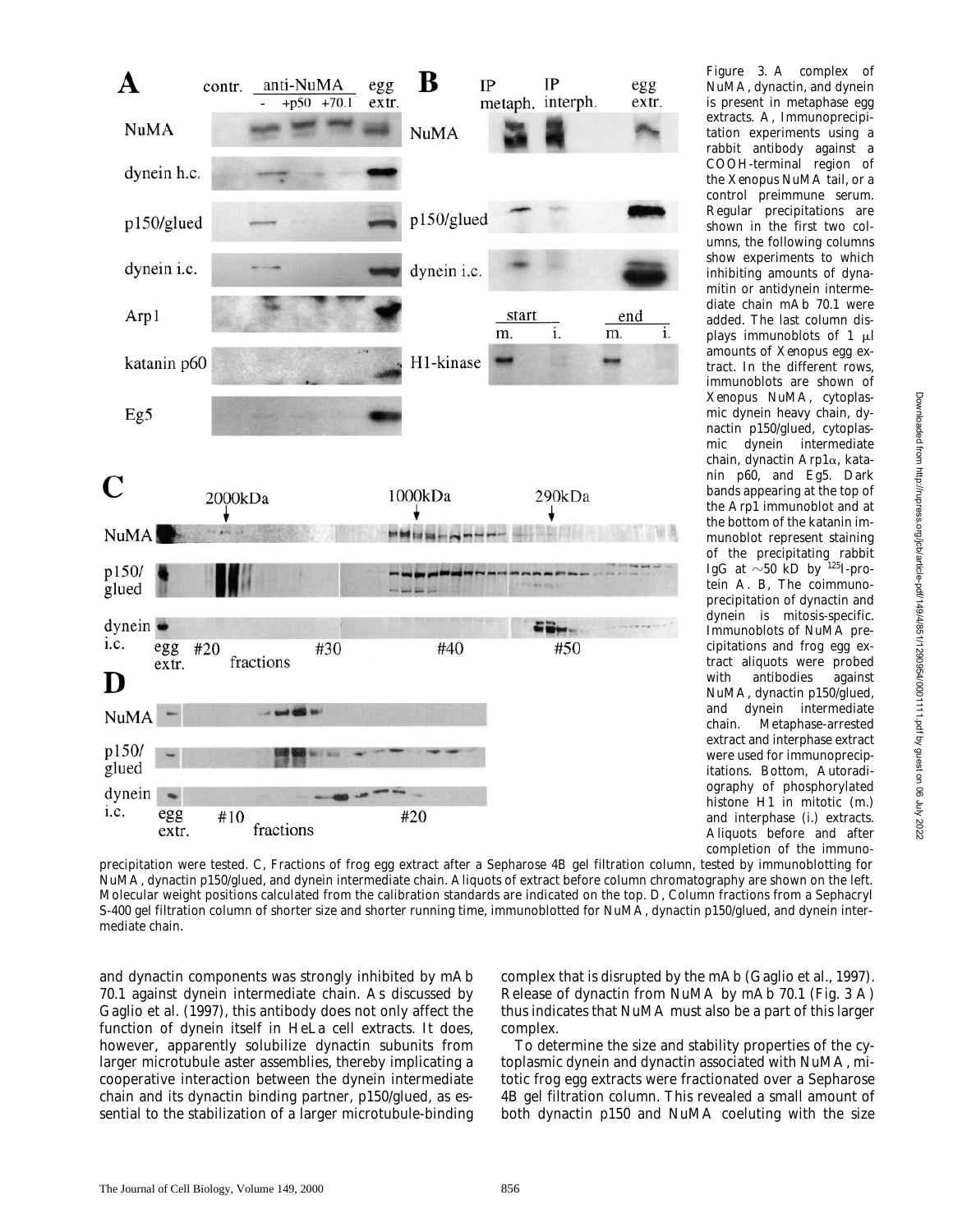

*Figure 4.* Dynein and dynactin inhibitors interfere with NuMA transport and spindle pole formation. Spindles assembled around frog sperm chromatin in CSFarrested egg extracts. A, Control spindle; B, spindle treated with anti-NuMA antibody; C, spindle assembly inhibited by dynamitin; D, spindle assembly inhibited by antibody against dynein intermediate chain. Top, rhodamine-labeled tubulin (red), and DNA (blue). Bottom: A, C, and D, NuMA immunofluorescence; or B, localization of anti-NuMA by secondary antibody. Bar, 20  $\mu$ m.

marker dextran, consistent with a complex of 2,000 kD or higher (Fig. 3 C). The dynactin p150 always appeared as an unfocused band in these fractions, suggestive of an as yet unidentified covalent modification. The majority of NuMA and dynactin, however, was detected in fractions of an intermediate size, at  $\sim$ 1,000 kD, whereas the bulk of the dynein intermediate chain eluted at a much later position (corresponding to  $\sim$ 290 kD). Dynein heavy chains were found at  $\sim 800$  kD and did not copurify with the intermediate chains (data not shown). This indicated that most components of the basic dynein motor complex (consisting of at least two heavy chains of 400–500 kD, two intermediate chains of 70 kD, and several light chains and a native molecular weight expected to exceed 1,000 kD) had disassembled during chromatography. This reinforces the immunoprecipitation findings that NuMA, dynactin, and dynein form a low-affinity complex that is easily disassembled by dilution. Moreover, they also demonstrate that the weakest or most transient interaction is of NuMA with the dynein motor component itself.

To test whether smaller dilutions and/or shorter chromatography times would preserve higher amounts of cofractionating NuMA and dynactin, similar extracts were fractionated on a sephadex S-400 column of only 45-cm length. Under these conditions, dynein again eluted in fractions distinct from NuMA and dynactin. However, almost all NuMA chromatographed with a proportion of dynactin p150, which again displayed a diffuse electrophoretic mobility selectively in the NuMA-containing fractions (Fig. 3 D). Further evidence for the transient and reversible nature of the NuMA complexes with dynactin and dynein was obtained by sedimentation analysis on 10–40% sucrose gradients (not shown). This revealed that associations between NuMA and dynactin or dynein were completely lost during the long times required for sedimentation, with NuMA sedimenting in two peaks of 8S and 35S. The bulk of dynein heavy chain and dynactin components sedimented at 20S, as reported previously (Schroer and Sheetz, 1991).

### *Disruption of Dynactin or Dynein Inhibits NuMA Transport and the Formation of Spindle Poles*

To directly test whether NuMA is transported towards the spindle poles by association with dynein and dynactin, spindles assembled in metaphase-arrested frog egg extracts were monitored for the effects of dynein and dynactin inhibitors. Control extracts yielded regularly shaped spindles  $\sim$ 60 min after addition of frog sperm DNA (Fig. 4 A).

Even preformed spindles were sensitive to treatment with antibodies against NuMA, which provoked the release of the centrosomes from the spindles and the splaying of microtubule ends previously focused to form each pole (Fig. 4 B). Serial sectioning and EM confirmed that the disconnected small microtubule asters (with anti-NuMA staining in their core) indeed contained centrosomes (not shown). Addition of high levels of the dynactin inhibitor dynamitin during the process of spindle formation produced a very similar phenotype of unfocused poles (Fig. 4 C). In this case, NuMA was no longer restricted to the microtubule minus ends, but seen along the entire length of the spindle fibers (Fig. 4 C, bottom). Consistent with earlier observations (Heald et al., 1997; Gaglio et al., 1997), an almost identical effect was seen by addition of the dynein intermediate chain antibody 70.1 (Fig. 4 D). These data indicate that there is a direct dependence of NuMA accumulation at the poles on dynein/dynactin-mediated transport. It should be noted that a certain amount of NuMA is nevertheless seen at microtubule minus ends, de-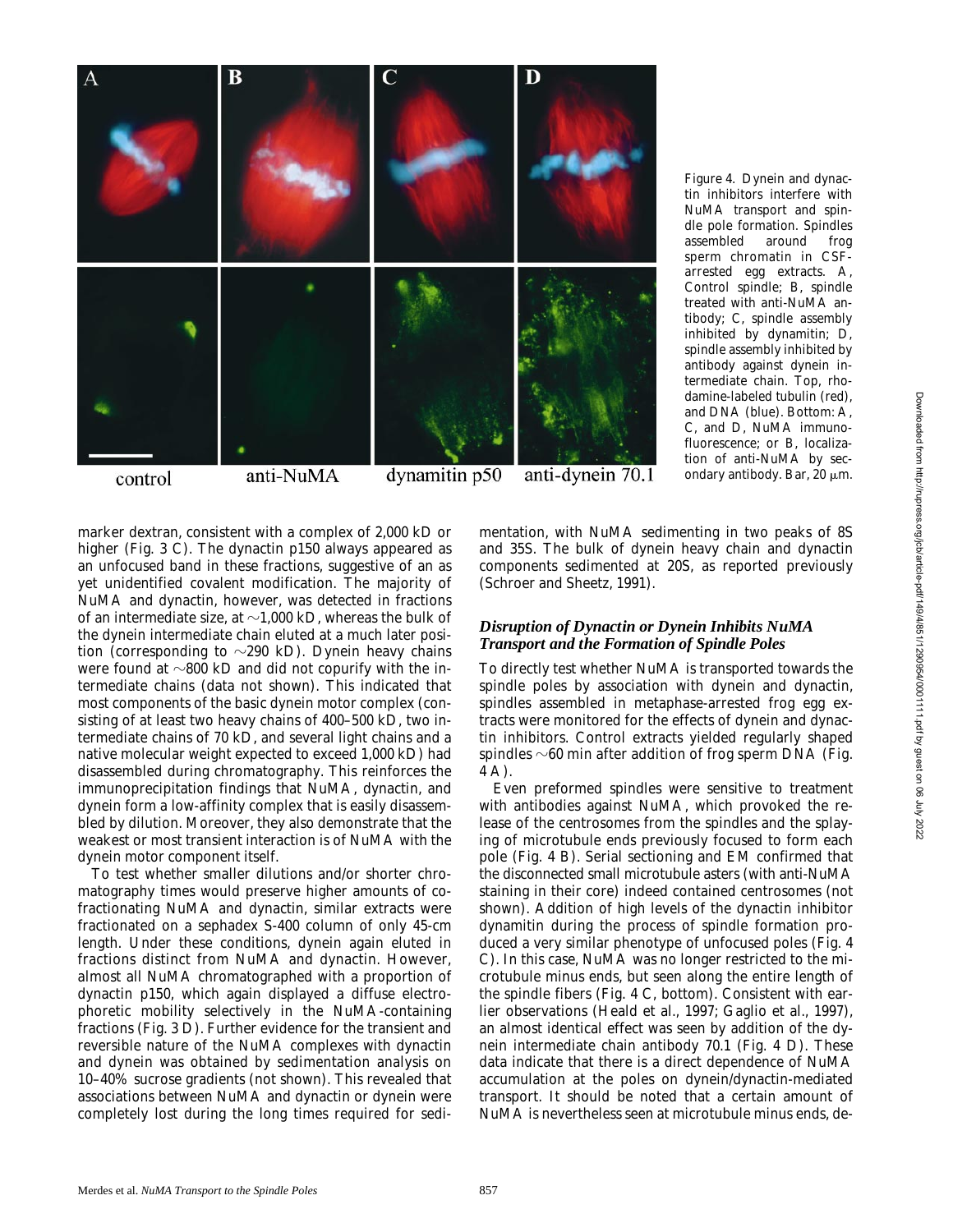

*Figure 5.* Microtubule seeds are transported towards the poles in a NuMA-dependent mechanism. A and B, Spindles assembled around DNA-coated magnetic beads in frog egg extract cycled from interphase into mitosis. Green, FITC-labeled tubulin; red, rhodamine-labeled microtubule seeds. (In addition, the magnetic beads used in this assay show a sub-

stantial amount of red autofluorescence.) A, Control spindle. B, Aberrant spindle assembled in NuMA-depleted extract. C, Immunoblots of untreated control extract, mock-depleted extract with a control antibody, and extract after NuMA depletion probed with anti-NuMA antibody (top) or antidynein heavy chain (bottom). Bar, 20  $\mu$ m.

spite dynein or dynactin inhibition. This partly could be due to NuMA's direct binding affinity to microtubules (Merdes et al., 1996), and an inherent microtubule translocation mechanism of the spindle, termed poleward flux (Mitchison, 1989). The disruption of dynactin and dynein in our experiments did, however, result in a dramatic disruption of the spindle poles, adding further weight to the model in which cohesion of microtubules at poles depends on the interaction between NuMA, dynein, and dynactin.

#### *NuMA-dependent Tethering and Focusing of Polar Microtubules*

Experiments in *Xenopus* egg extracts using rhodaminelabeled microtubule seeds previously have been used to show that focusing of poles may involve cytoplasmic dynein-mediated, minus end-directed sliding of microtubules along each other (Heald et al., 1997). In this model, stationary microtubules would provide the tracks, along which motile microtubules would be transported by dynein as a cargo. To analyze whether NuMA played any role in this microtubule movement, spindles in frog egg extracts were assembled around DNA-coated magnetic beads. These spindles were incubated with small microtubule seeds that were brightly labeled at their minus ends with rhodamine– tubulin. In control spindles, these microtubule seeds accumulated at the poles, on the minus ends of spindle fibers (Fig. 5 A). When we attempted to form spindles in extracts from which NuMA had been depleted with immobilized NuMA antibodies, only aberrant structures, lacking microtubules focused into poles were assembled around the DNA beads (Fig. 5 B). These structures were almost identical to spindles assembled in NuMA-free extracts around sperm chromatin (Merdes et al., 1996), or those formed in the presence of inhibitors, as shown in Fig. 4. Thus, NuMA is necessary for pole formation in spindle assembly either in the presence or absence of centrosomes. Moreover, virtually no microtubule seeds attached to these structures (Fig. 5 B). Thus, in these mitotic extracts NuMA is also necessary either for transport of microtubules relative to each other or for stabilizing the tethering of those microtubules after transit to the microtubule minus ends, or both. These effects are due to loss of NuMA, rather than depletion of dynein, since immunoblotting revealed that dynein was still present in abundance in these samples after nearly complete NuMA removal (Fig. 5 C), consistent

with our earlier report that dynein is  $\sim$  30 times more abundant than NuMA in these extracts (Merdes et al., 1996).

# *Discussion*

#### *The Role of NuMA, Dynein, and Dynactin at the Spindle Poles*

We have for the first time observed the centripetal trafficking of NuMA to the poles during prometaphase. We have demonstrated that NuMA is transported along the mitotic spindle by the minus end-directed motor cytoplasmic dynein, in a complex with the activator dynactin. Further, we show that NuMA transport to the poles is necessary to form and stabilize the spindle and the spindle poles. Previously it was reported that dynein can drive the movement of microtubules within the spindle, with their minus ends leading towards the poles (Heald et al., 1996, 1997). From these studies and from work by others, a role of dynein and dynactin in the focusing of polar microtubule arrays was inferred (Gaglio et al., 1996, 1997; Echeverri et al., 1996). We now extend these observations by demonstrating that only a fraction of cytoplasmic dynein that associates with both dynactin and NuMA contributes to the formation of the spindle poles. In fact, the dyneindependent accumulation of microtubule ends at the poles is only possible in the presence of NuMA, suggesting that NuMA is a critical factor involved in binding microtubules to each other.

We have shown previously that a region in the NuMA tail domain can bind microtubules and induce the formation of parallel microtubule bundles in vitro (Merdes et al., 1996). Therefore, in association with dynein and dynactin, NuMA can provide the necessary link that is required to attach a motile microtubule to the surface of a stationary microtubule, along which the dynein motor can glide (see model in Fig. 6, bottom). Alternatively, NuMA could reside on the surface of a stationary microtubule (Fig. 6, top) and the force production of the attached dynein motor could then be used to counterbalance outward-oriented forces of spindle-associated plus end-directed motors (Gaglio et al., 1996), thereby controlling the size of the spindle. This model is supported by our earlier finding that aberrant spindles assembled in NuMA-depleted frog egg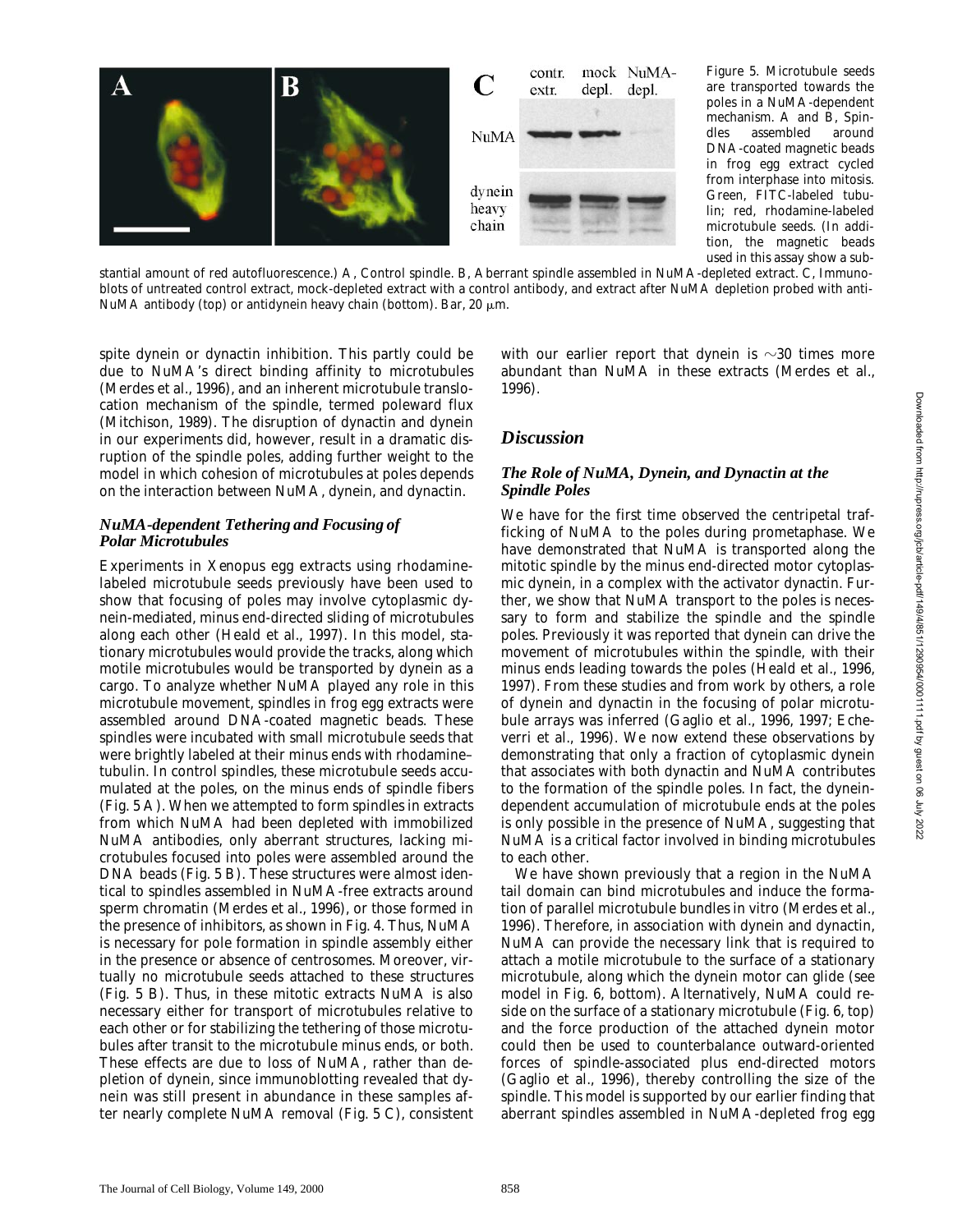

*Figure 6*. Model for NuMA/dynactin/dynein-dependent microtubule transport and focusing at the mitotic spindle. Top, NuMA (gray) can bind directly to a stationary microtubule and anchor other microtubules at the spindle pole through the dynactin complex (black) and the attached dynein motor (white). Thereby, dynein can provide inward oriented force at the spindle pole, maintaining the overall size of the spindle by counterbalancing outward-oriented forces from plus end-directed motors. Bottom, In reverse, NuMA can support microtubule transport towards the pole as part of the cargo-binding complex of the dynein motor by anchoring motile microtubules.

extracts are on average 1.5 times longer than control spindles. During the process of spindle formation, complexes of NuMA and dynein/dynactin could act as molecular ratchets that control the position of microtubules. In particular, this mechanism could help to stabilize parallel arrays of kinetochore fibers by preventing their minus ends from splaying apart, and thereby ensuring that linear tracks for anaphase chromosome separation are formed.

NuMA can assemble into oligomeric structures that are part of an insoluble, fibrous matrix. Indeed, recent EM work revealed the existence of NuMA in small electrondense material located between spindle pole microtubules (Dionne et al., 1999). This, and the recent documentation of 12-arm NuMA oligomers formed in vitro or by overexpression of NuMA (Harborth et al., 1999), supports the idea that NuMA is a multivalent tethering factor that stabilizes the spindle poles independent of the centrosomes. Other than NuMA, spindle pole factors with similar functions are found in nonvertebrate organisms. For example, the recently characterized protein Asp in *Drosophila melanogaster* (Avides and Glover, 1999) localizes to the poles and possesses microtubule-binding capacity, and Aspmutants in flies display an aberrant spindle morphology similar to that observed after inhibition of NuMA, dynein, or dynactin.

#### *The Formation and Molecular Composition of the NuMA/Dynein/Dynactin Complex*

In somatic cells, the interaction between NuMA and dynein/dynactin is restricted to mitosis, because during interphase NuMA is segregated to the nucleus, and spatially separated from cytoplasmic dynein and dynactin by the nuclear membrane. This compartmentalization does not exist in frog egg cytoplasm, where the majority of NuMA, dynein, and dynactin remains soluble during mitosis as well as during interphase. Nevertheless, the binding of NuMA to dynein and dynactin is mitosis-specific even in this system, as demonstrated in our coprecipitation experiments from metaphase and interphase frog egg extracts. This indicates that the interaction between NuMA, dynein, and dynactin must be specifically regulated. Our experiments both in frog egg extract and in mitotic HeLa cells demonstrate that the transport and pole accumulation of NuMA is a gradual process. Aggregates of NuMA are found in as many as 64% of HeLa cells in prometaphase, of which the majority is attached to the mitotic spindle. The formation of these aggregates could be explained in two different ways: one possibility is that they represent remnants of a NuMA meshwork that has formed as part of an insoluble nuclear matrix during interphase and that has not yet completely dissolved at the time of nuclear envelope breakdown, when the mitotic spindle is formed. In support of this would be the observation of NuMA meshworks that persist as late as prophase, filling the intranuclear space between the condensed chromosomes (Fig. 1 A; as well as Compton et al., 1992; Yang et al., 1992). Another possibility would be that all NuMA solubilizes at the prophase/prometaphase transition, but that the presence of spindle microtubules leads to condensation of soluble NuMA on their surface, if it cannot be transported to the spindle poles fast enough. This latter model would explain why NuMA aggregates are reversibly solubilized by the depolymerization of microtubules with nocodazole, but reform when microtubules are allowed to repolymerize. NuMA could thereby either bind directly to tubulin, as suggested before (Merdes et al., 1996), or bind to a different matrix formed in part by dynactin components. In any case, it appears that the poleward transport along spindle fibers is a rate-limiting step in dissolving these aggregates under physiological conditions.

Our microscopy data leave open the question whether NuMA is completely solubilized into homodimers (Harborth et al., 1995), or whether 12-arm oligomers, as recently described (Harborth et al., 1999), are transported along the spindle. What mechanisms promote disassembly of the interphase NuMA lattice or its mitosis-specific association with dynactin and dynein remains unknown, although it seems likely to involve posttranslational modification of NuMA: NuMA is phosphorylated at the G2/M transition (Sparks et al., 1995), and this phosphorylation seems to solubilize, at least in part, the fibrous meshwork residing in the nucleus during interphase (Saredi et al., 1997; Gueth-Hallonet et al., 1998; Harborth et al., 1999).

Our biochemical evidence makes it most likely that several NuMA dimers bind to dynactin to form a metastable complex, and recruit the dynein motor in a low-affinity interaction. This would explain why we can cofractionate NuMA and dynactin, but not dynein in our gel filtration experiments of metaphase-arrested frog egg extracts. The molecular size of our NuMA/dynactin fractions at  $\sim$ 2,000 kD would be consistent with the association of two dimers of NuMA  $(4 \times 240 \text{ kD} = 960 \text{ kD})$  with a dynactin complex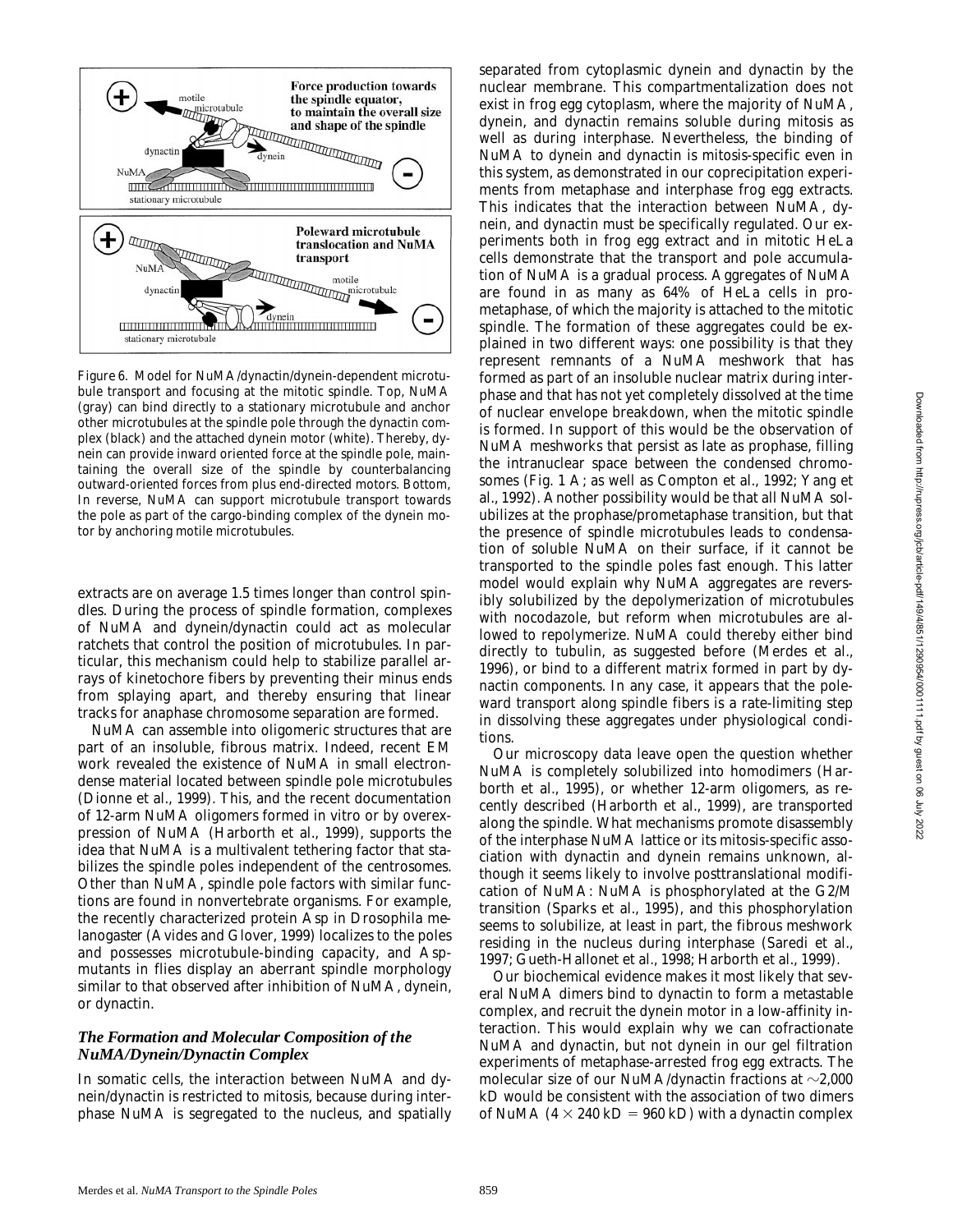of  $\sim$ 1,200 kD, comprising ten subunits of Arp1, five subunits of p50/dynamitin, two subunits of p150/glued, and one subunit each of p62, p37, p32, p27, and p24 (Schafer et al., 1994). Consistently, after gel filtration, much of this complex is found disassembled, leaving both NuMA and dynactin at peaks of  $\sim$ 1,000 kD. After initial dynactin binding to NuMA, dynein could then attach transiently to this complex by an interaction between the dynein intermediate chain and the p150/glued subunit (Karki and Holzbaur, 1995; Vaughan and Vallee, 1995). As noticed by Schroer and Sheetz (1991), this interaction is not stable, a fact that is also reflected in the present study. The interaction of dynein with dynactin and NuMA, although detected by coimmunoprecipitation, is lost during the process of gel filtration. This might be due to the dilution in buffer and the long running times of our gel filtration columns (several hours), as compared with the immunoprecipitation protocol, in which washing is completed within a few minutes only. Further reflecting the transient nature of this interaction is the finding that dynein colocalizes only partially in some NuMA/dynactin midzone aggregates. Evidence for binding of NuMA to dynactin has also emerged from the findings of Clark and Meyer (1999), who showed that NuMA colocalizes to overexpressed wild-type Arp1 $\alpha$ , but not mutant forms of Arp1 $\alpha$ , even though these could still recruit other dynactin and dynein subunits. The binding of NuMA to dynactin was only seen in the cytoplasm of prometaphase cells in their experiments, but no longer during anaphase, indicating that the mitosis-specific binding between NuMA, dynactin, and dynein could be released as early as metaphase. Our in vivo observations add further support to this, revealing that all NuMA has been transported towards the poles at this stage, and might have been deposited to form an insoluble spindle pole matrix. An interaction between NuMA and the Arp1 filament of the dynactin complex thus seems likely, analogous to the suggested binding between Arp1 and Golgi apparatus-specific spectrin (Holleran et al., 1996).

Another factor that may be involved in the formation of this complex is an isoform of protein 4.1 (Mattagajasingh et al., 1999). Protein 4.1 binds directly to a region of the NuMA tail, both during interphase and mitosis. As suggested by Clark and Meyer (1999), 4.1 could mediate the binding of NuMA to Arp1, reflecting a similar binding hierarchy as on the erythrocyte membrane skeleton, where 4.1 interacts with spectrin and actin. Further work will be needed to define the specific role of protein 4.1 at the spindle poles.

We would like to thank Drs. T.A. Schroer (Johns Hopkins University), I.B. Clark, D. Meyer (UCLA), T. Mitchison (Harvard University), and F. McNally (UC Davis) for the donation of antibodies against dynactin p150, Arp1, Eg5, and katanin, respectively. We thank Dr. I. Stancheva (University of Edinburgh) for providing frog eggs, and the members of our laboratories for technical help and fruitful discussions.

This work was supported in part by a Wellcome Senior Research Fellowship to A. Merdes, a Wellcome Principal Research Fellowship and a grant from the National Institutes of Health (NIH) to W. Earnshaw, and grant GM 29513 from the NIH to D.W. Cleveland, who receives salary support from the Ludwig Institute for Cancer Research.

Submitted: 26 January 2000 Revised: 27 March 2000 Accepted: 30 March 2000

#### *References*

- Avides, M.C., and D.M. Glover. 1999. Abnormal spindle protein, Asp, and the integrity of mitotic centrosomal microtubule organizing centers. *Science.* 283:1733–1735.
- Blangy, A., L. Arnaud, and E.A. Nigg. 1997. Phosphorylation by p34cdc2 protein kinase regulates binding of the kinesin-related motor HsEg5 to the dynactin subunit p150. *J. Biol. Chem.* 272:19418–19424.
- Boleti, H., E. Karsenti, and I. Vernos. 1996. Xklp2, a novel *Xenopus* centrosomal kinesin-like protein required for centrosome separation during mitosis. *Cell.* 84:49–59.
- Clark, I.B., and D.I. Meyer. 1999. Overexpression of normal and mutant Arp1a (centractin) differentially affects microtubule organization during mitosis and interphase. *J. Cell Sci.* 112:3507–3518.
- Compton, D.A., T.J. Yen, and D.W. Cleveland. 1991. Identification of novel centromere/kinetochore-associated proteins using monoclonal antibodies generated against human mitotic chromosome scaffolds. *J. Cell Biol.* 112: 1083–1097.
- Compton, D.A., I. Szilak, and D.W. Cleveland. 1992. Primary structure of NuMA, an intranuclear protein that defines a novel pathway for segregation of proteins at mitosis. *J. Cell Biol.* 116:1395–1408.
- Dionne, M.A., L. Howard, and D.A. Compton. 1999. NuMA is a component of an insoluble matrix at mitotic spindle poles. *Cell Motil. Cytoskel.* 42:189–203.
- Doxsey, S.J., P. Stein, L. Evans, P.D. Calarco, and M. Kirschner. 1994. Pericentrin, a highly conserved centrosome protein involved in microtubule organization. *Cell.* 76:639–650.
- Echeverri, C.J., B.M. Paschal, K.T. Vaughan, and R.B. Vallee. 1996. Molecular characterization of the 50-kD subunit of dynactin reveals function for the complex in chromosome alignment and spindle organization during mitosis. *J. Cell Biol.* 132:617–633.
- Gaglio, T., A. Saredi, J.B. Bingham, M.J. Hasbani, S.R. Gill, T.A. Schroer, and D.A. Compton. 1996. Opposing motor activities are required for the organization of the mammalian mitotic spindle pole. *J. Cell Biol.* 135:399–414.
- Gaglio, T., M.A. Dionne, and D.A. Compton. 1997. Mitotic spindle poles are organized by structural and motor proteins in addition to centrosomes. *J. Cell Biol.* 138:1055–1066.
- Gueth-Hallonet, C., J. Wang, J. Harborth, K. Weber, and M. Osborn. 1998. Induction of a regular nuclear lattice by overexpression of NuMA. *Exp. Cell Res.* 243:434–452.
- Harborth, J., K. Weber, and M. Osborn. 1995. Epitope mapping and direct visualization of the parallel, in-register arrangement of the double-stranded coiled-coil in the NuMA protein. *EMBO (Eur. Mol. Biol. Organ.) J.* 14: 2447–2460.
- Harborth, J., J. Wang, C. Gueth-Hallonet, K. Weber, and M. Osborn. 1999. Self assembly of NuMA: multiarm oligomers as structural units of a nuclear lattice. *EMBO (Eur. Mol. Biol. Organ.) J.* 18:1689–1700.
- Hartman, J.J., J. Mahr, K. McNally, K. Okawa, A. Iwamatsu, S. Thomas, S. Cheesman, J. Heuser, R.D. Vale, and F.J. McNally. 1998. Katanin, a microtubule-severing protein, is a novel AAA ATPase that targets to the centrosome using a WD40-containing subunit. *Cell.* 93:277–287.
- Heald, R., R. Tournebize, T. Blank, R. Sandaltzopoulos, P. Becker, A. Hyman, and E. Karsenti. 1996. Self-organization of microtubules into bipolar spindles around artificial chromosomes in *Xenopus* egg extracts. *Nature.* 382: 420–425.
- Heald, R., R. Tournebize, A. Habermann, E. Karsenti, and A. Hyman. 1997. Spindle assembly in *Xenopus* egg extracts: respective roles of centrosomes and microtubule self-organization. *J. Cell Biol.* 138:615–628.
- Holleran, E.A., M.K. Tokito, S. Karki, and E.L. Holzbaur. 1996. Centractin (ARP1) associates with spectrin revealing a potential mechanism to link dynactin to intracellular organelles. *J. Cell Biol.* 135:1815–1829.
- Joshi, H.C., M.J. Palacios, L. McNamara, and D.W. Cleveland. 1992. Gammatubulin is a centrosomal protein required for cell cycle-dependent microtubule nucleation. *Nature*. 356:80–83.
- Kahana, J.A., and D.W. Cleveland. 1999. Beyond nuclear transport. Ran-GTP as a determinant of spindle assembly. *J. Cell Biol.* 146:1205–1210.
- Karki, S., and E.L. Holzbaur. 1995. Affinity chromatography demonstrates a direct binding between cytoplasmic dynein and the dynactin complex. *J. Biol. Chem.* 270:28806–28811.
- Lydersen, B.K., and D.E. Pettijohn. 1980. Human-specific nuclear protein that associates with the polar region of the mitotic apparatus: distribution in a human/hamster hybrid cell. *Cell.* 22:489–499.
- Mattagajasingh, S.N., S.C. Huang, J.S. Hartenstein, M. Snyder, V.T. Marchesi, and E.J. Benz. 1999. A nonerythroid isoform of protein 4.1R interacts with the nuclear mitotic apparatus (NuMA) protein. *J. Cell Biol.* 145:29–43.
- McNally, F.J., K. Okawa, A. Iwamatsu, and R.D. Vale. 1996. Katanin, the microtubule-severing ATPase, is concentrated at centrosomes. *J. Cell Sci.* 109: 561–567.
- Merdes, A., K. Ramyar, J.D. Vechio, and D.W. Cleveland. 1996. A complex of NuMA and cytoplasmic dynein is essential for mitotic spindle assembly. *Cell.* 87:447–458.
- Mitchison, T.J. 1989. Polewards microtubule flux in the mitotic spindle: evidence from photoactivation of fluorescence. *J. Cell Biol.* 109:637–652.
- Murray, A.W. 1991. Cell cycle extracts. *In* Methods in Cell Biology, Vol. 36. B.K. Kay and H.B. Peng, editors. Academic Press, San Diego, CA. 581–605.
- Quintyne, N.J., S.R. Gill, D.M. Eckley, C.L. Crego, D.A. Compton, and T.A.